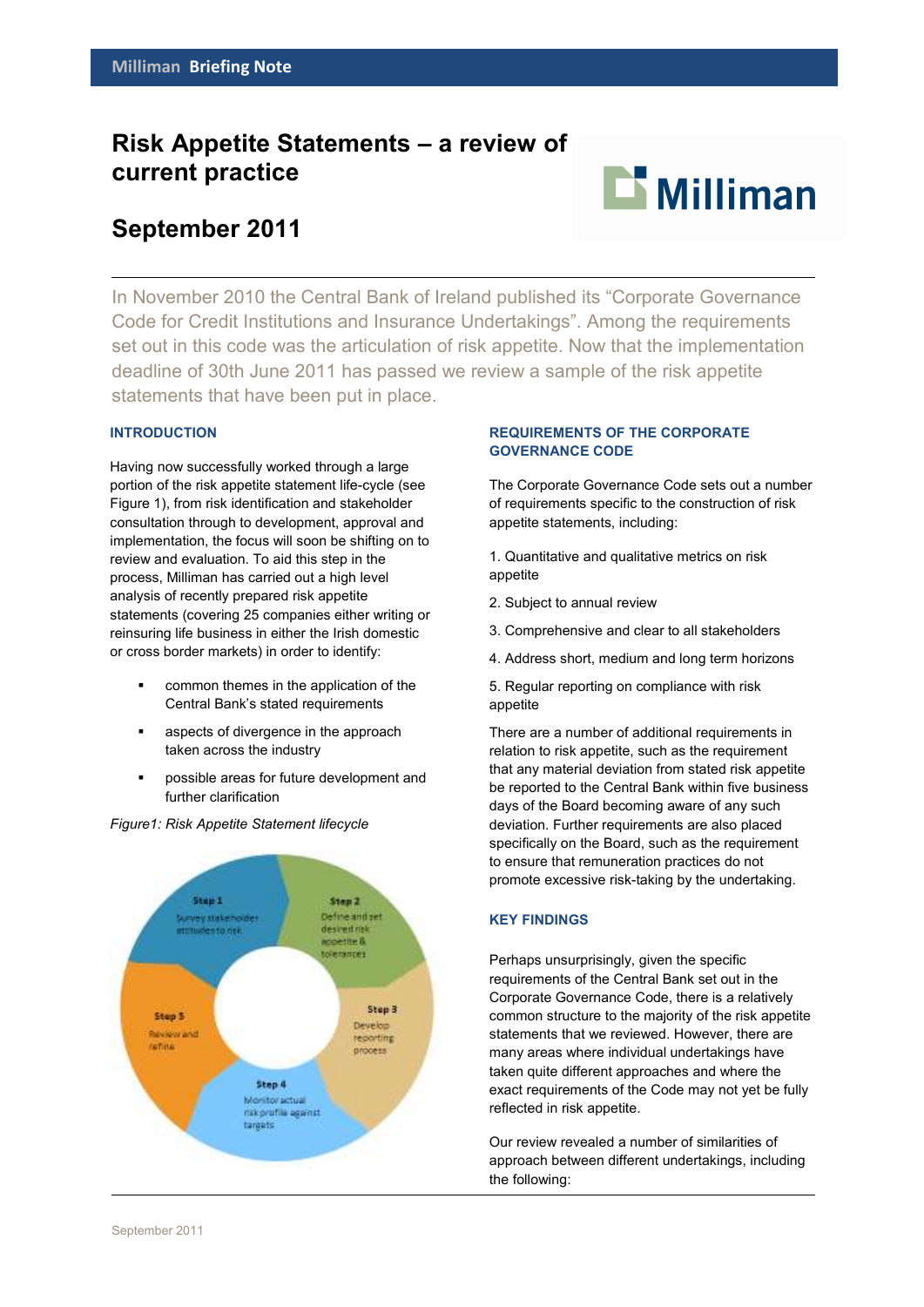- Practically all risk appetite statements explicitly mention market, liquidity, insurance, operational and counterparty risk, though a number of other risks are also mentioned (see Figure 2).
- A key focus of all risk appetite statements is solvency ratio coverage, which is unsurprising given that the main driver of the risk appetite statement may have been the regulatory requirements imposed by the Corporate Governance Code.
- There is a general lack of quantitative metrics being used, with qualitative metrics being used for the majority of risks. Where quantitative metrics are used, it is usually unclear how these metrics have been calculated and how they can actually be used to manage the risk profile of the organisation.
- In many cases there is a very high level discussion of how strategy and risk appetite are linked though it is unclear how well defined this process is in reality.
- There is a general lack of consideration of risk aggregation issues, with less than 25% of those included in our review aggregating individual risks. Instead, risks tend to be measured and analysed on a silo basis without regard to how they interact with one another.
- All risk appetite statements consider the short term horizon but very few look at the medium term and fewer still consider any long term risk appetite issues.
- In most cases, companies use retrospective measures of risk (such as actual solvency coverage ratio) rather than prospective (or "lead indicator") measures which might act as early warning signals for management.
- Over two thirds of the risk appetite statements that were reviewed contain an early-warning system (such as a "traffic-light" system) in order to provide advance warning to management that current risk profile is approaching a key threshold.
- The majority of risk appetite statements do not actually provide a high level qualitative statement of risk appetite at overall company level. Instead, they focus on appetite for individual risks such as market risk.
- In most cases, operational risk is recognised as an unavoidable part of doing business but in only a small number of cases is there any defined limit specified as part of the risk appetite statement.
- Many risk appetite statements are clear in that there was no appetite for a particular risk or risks. In such cases, the most popular risks to fall into this category are operational (45%), regulatory (35%), liquidity (20%), reputational (20%) and writing new business on unprofitable terms (20%).
- In the case of undertakings that are part of larger groups, the majority of such undertakings explicitly stated that local risk appetite is in line with group risk appetite, as might be expected.
- Remuneration policy is explicitly mentioned in only a handful of the risk appetite statements that were reviewed.



*Figure 2: Risk headings considered* 

Despite these similarities, our review revealed a number of instances where less common ground is shared between different risk appetite statements, including the following:

- Some of the more developed risk appetite statements contain a number of key risk measures, for example, solvency coverage, earnings, liquidity and new business profitability. However, a significant number of statements refer only to solvency coverage and the risks associated with maintaining this ratio at a desired level (see Figure 3).
- There is a lack of consensus on how to deal with Solvency II capital requirements: some companies have ignored Solvency II, others have determined their risk appetite in terms of Solvency II capital at risk, while others have adopted a hybrid approach of applying Solvency II style shocks to a Solvency I balance sheet.
- Only half of the risk appetite statements explicitly mention the individual stakeholders that are considered. In general, there isn't much insight provided on the consultation that took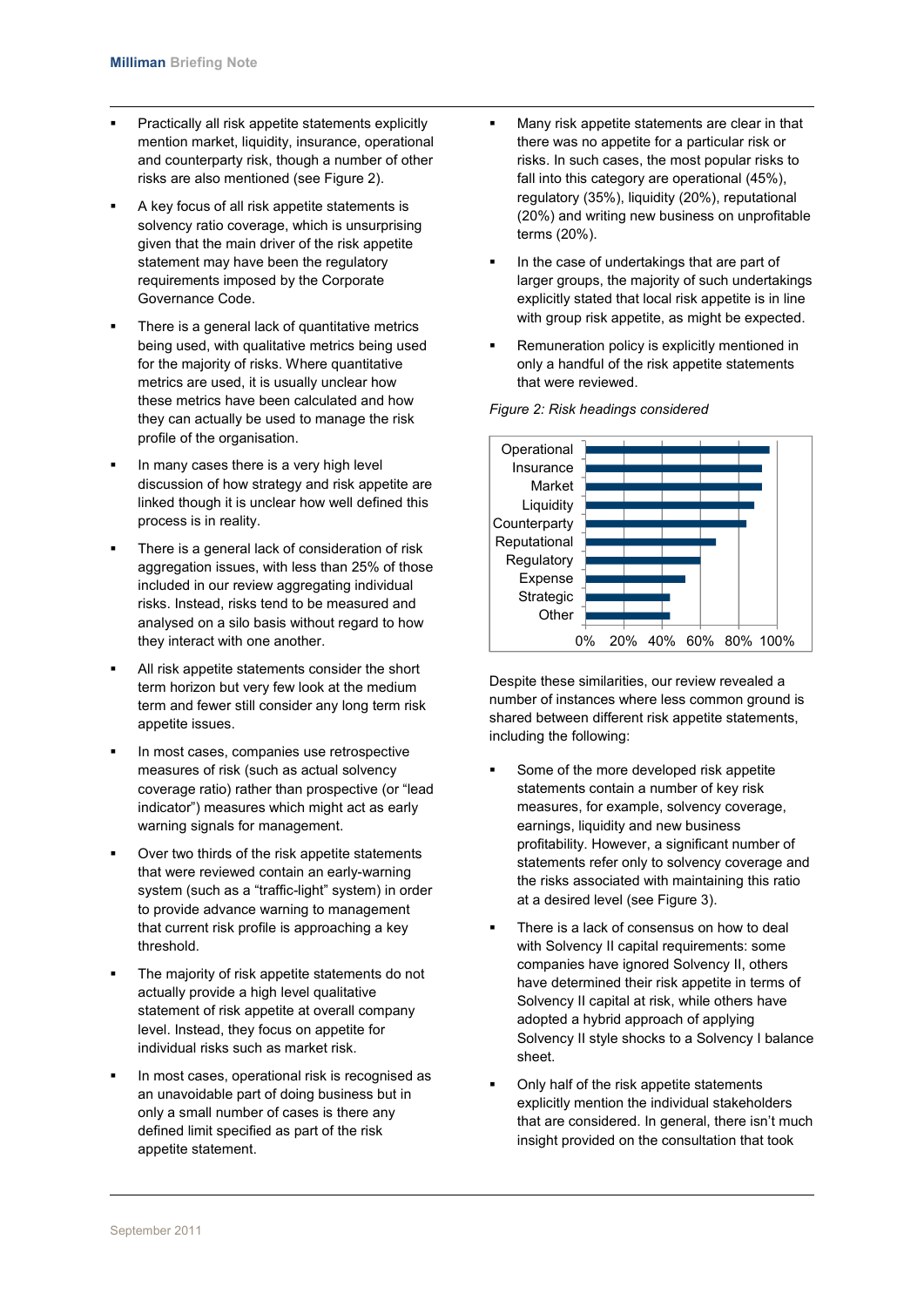place to find common ground between the various parties.

- Varying levels of detail is included on governance of the risk appetite statement and the general process for identifying and escalating material breaches. In some cases this is not even mentioned.
- Approximately half of those reviewed do not mention what the definition of a material breach is in their risk appetite statement.



*Figure 3: Key risk measures & the percentage of risk appetite statements using each one* 

 Different undertakings often use different terminology or give different meanings to the same terminology in relation to risk without providing clear definitions of the meanings they have given to the terms involved, which may give rise to scope for confusion. This is the case in almost half of the risk appetite statements.

There is a wide dispersion in the level of detail contained in risk appetite statements for different undertakings, even in cases where volume and type of business, as well as risk profile, are similar.

## **FUTURE DEVELOPMENT & CLARIFICATION**

It is clear that the adoption and active use of risk appetite statements is still a work in progress. Many undertakings have made very significant progress over a relatively short time period. However, we believe there are a number of key areas where future development seems to be generally required, including the following:

 The Corporate Governance Code specifically requires undertakings to address different time horizons, in particular the medium and long term. It is unclear from the Corporate Governance Code what exactly this particular

requirement means and it is also unclear from the risk appetite statements reviewed as to how it has been implemented in many cases.

- Closely linking risk appetite to the strategic direction of the undertaking – at present, this link is either non existent or is just not being amplified through the risk appetite statement.
- Providing a clearer indication of the undertaking's preference for different types of risks. Some undertakings illustrated this clearly by assigning a rating of 1-5 to each risk but in most cases preferences were unclear and were described quite qualitatively.
- Currently, the focus is mainly on the use of retrospective indicators which may not allow management sufficient time to avert a material breach of risk appetite if such can be avoided. Development of prospective risk indicators will give management a view of how risk profile is likely to develop over time rather than how it has already developed.
- In over half of the cases reviewed, there is a shortage of quantitative metrics. This is not just confined to areas such as operational risk, which tend to be treated on a purely qualitative basis, but, in many instances, is the case throughout the whole spectrum of risks.
- Aggregation of risk throughout the organisation is an issue which has yet to be addressed in detail. In particular, recognition of the interaction between different types of risk. For example, risk appetite statements could usefully consider the implications of combinations of events occurring simultaneously rather than looking only at single risk/event scenarios.
- Improvements in the process for updating risk appetite, identifying breaches and escalating issues to the Board. Again, these processes will need time to develop and become embedded within the organisation but as a first step they should be clearly described in the risk appetite statement.
- Communication of risk appetite to various stakeholders, and in particular amongst staff members, is not explicitly addressed in over 75% of the risk appetite statements that were reviewed. It is important that good communication exists in order to establish and maintain a risk culture within the organisation.
- The focus of some risk appetite statements is on limiting the amount of risk being taken on rather than attempting to find the optimum risk